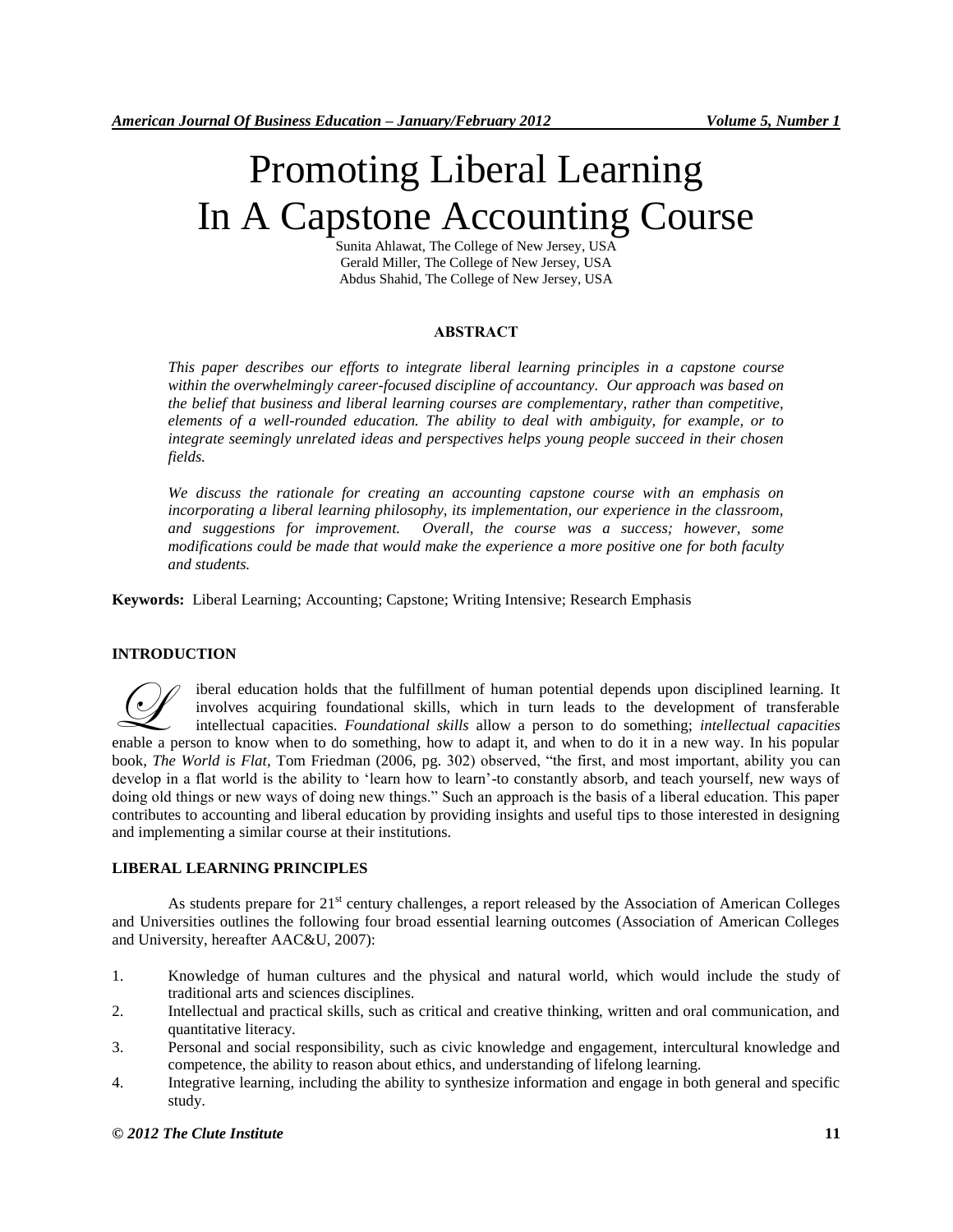Liberal learning implies breadth and depth; i.e., basic knowledge in a range of disciplines, focused by more concentrated work in one. It teaches that knowledge is interconnected and that learning proceeds from a base of assumptions and perspectives. It is unrealistic to imagine that any one course can capture all four outcomes listed above. Recognizing that it is not possible to aim for all four principles in this accounting course, our course limits focus on meeting points 2 and 4 quite well, and point 3 to a lesser degree.

## **Rationale For Incorporating Liberal Learning Philosophy In An Accounting Course**

The significance of the liberal learning philosophy was underscored in report affirming that "in a world where communication occurs frequently and instantaneously, the well-educated person must express thoughts and ideas effectively through written and oral communication." (Concordia, 2004) Being able to write well is a fundamental aspect of liberal education. Writing is not only a medium through which we communicate and persuade; it is also a means for expanding our capacities to think clearly.

Echoing these views, another report describing the findings of a survey sponsored by the AAC&U noted that "communication skills—including writing and effective oral communication—are essential both as foundation skills for college and university learning and as lifelong skills for citizenship and the professions" (Meacham  $\&$ Gaff, 2006). Just as writing is central to learning, integrative thinking, the ability to transfer knowledge from one setting to another, and ethics and values are central to student learning goals.

The goals of liberal learning have been enumerated by many institutions of higher education. A liberally educated person is someone who (1) organizes ideas clearly, (2) develops ideas thoroughly, (3) respects and adapts to diverse audiences in formal and informal situations, (4) constructs, tests and articulates arguments, and (5) grasps how communication clarifies thought (Concordia, 2004). In the digital age, information literacy is also becoming an essential component of a liberal education. Continued growth of both electronic and printed materials makes many sources of information readily available. This necessitates students to acquire new and critical knowledge of where to find sources and how to evaluate them. Competence in this area would require a liberally educated person to (1) locate appropriate research materials by identifying and searching a variety of information resources, (2) apply an effective and efficient research methodology, (3) evaluate information and its sources critically, and (4) use information and sources ethically (Concordia, 2004).

Accountants in public practice conduct research, write memos, prepare reports, and often make presentations of solutions to client problems. Highlighting the importance of research skills for accountants, a recent study (Burke et. al., 2008) emphasized the profession's call to "educators to focus on teaching more critical-thinking skills rather than more content" and to help students acquire research skills as they prepare for the complex business environment. Recognizing the need for these competencies, the Accounting Education Change Commission, hereafter AECC, stressed the importance of research skills for accounting students in its "Position Statement Number One, Objectives of Education for Accountants." It recommended that as part of having the appropriate skills, accounting graduates should possess the "ability to present, discuss, and defend views effectively;" and "ability to locate, obtain, organize, report, and use information from human, print, and electronic sources," pg. 311 (AECC, 1990).

Mindful of the sweeping changes in the accounting profession, our department revamped the curricula to emphasize additional critical thinking and communications skills. A key component of the curriculum change was the development of a writing intensive accounting capstone course with a research focus. This course followed our college's liberal learning philosophy of helping to "ensure that students learn fundamentals of reasoning, communicating, and living in today's world" (TCNJ).

Our paper contributes to accounting and liberal education by providing insights and useful tips to those interested in designing and implementing a similar course at their institutions. It also extends the Jervis and Hartley (2005) study on designing and teaching an accounting capstone course. Jervis and Hartley emphasized learning through the case method pedagogy. Although students prepared written case reports, Jervis and Hartley's course was not writing-intensive.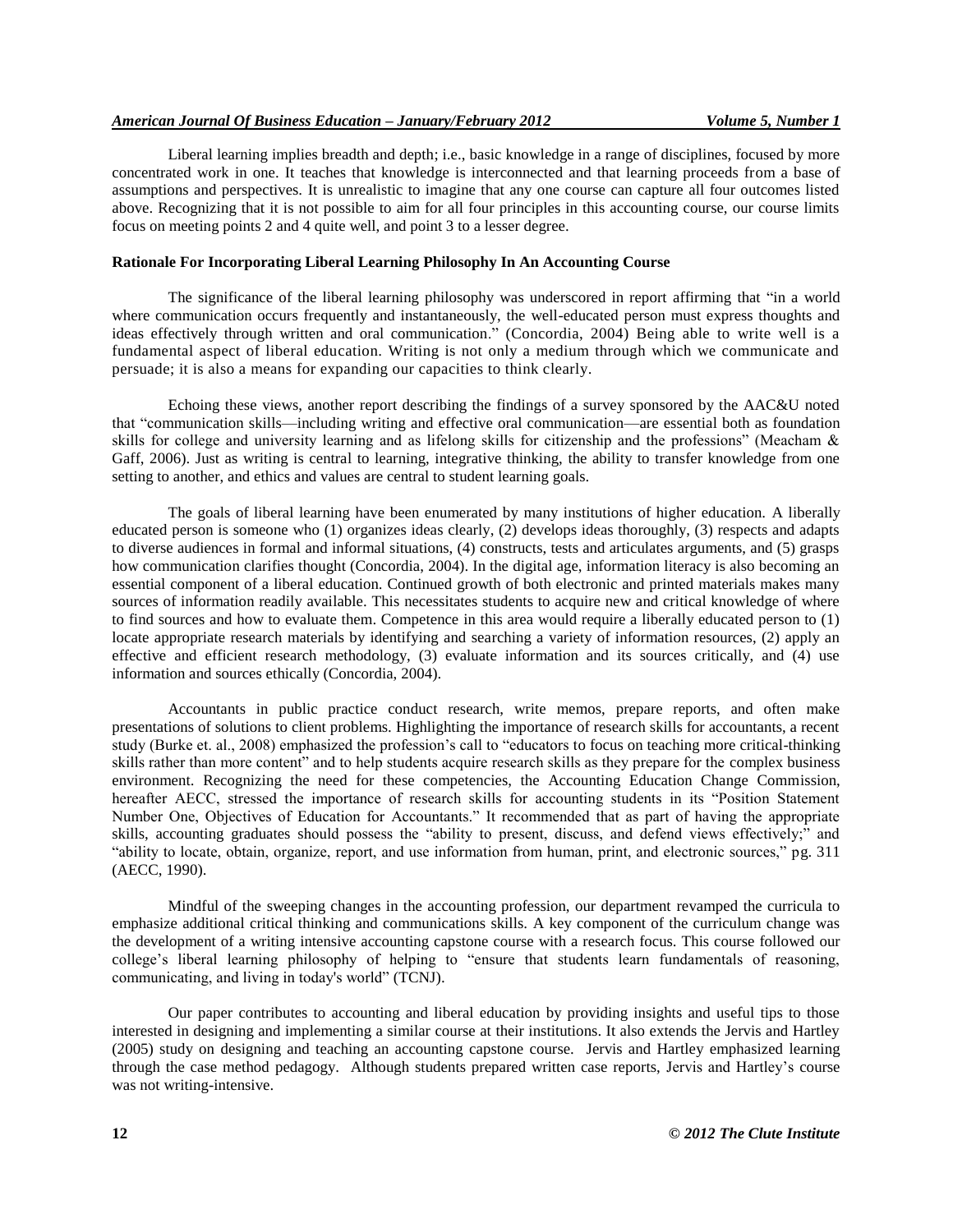## **A Capstone Course**

A capstone course is a method of summative evaluation in which the student is given an opportunity to demonstrate integrated knowledge and growth in the major. Capstone courses are often recommended as a key part of the accounting curriculum (Arya, Fellingham, & Schroeder, 2003). These courses are important because they provide an opportunity to reflect on what has been learned, integrate both general education and major coursework, and help the transition to the professional world (Gardner & Van der Veer, 1998). According to Jervis and Hartley (2005), in order to effectively end a college career and begin a professional one, capstone courses should:

- Promote the coherence and relevance of general education.
- Promote connections between general education and the academic major.
- Foster integration and synthesis within the academic major.
- Explicitly and intentionally develop important student skills, competencies, and perspectives that are tacitly or incidentally developed in the college curriculum.
- Improve seniors' career preparation and pre-professional development, that is, facilitate their transition from the academic to the professional world.

Our course embarked on learning through knowledge integration in a different way from that of Jervis and Hartley (2005) in that it required students to 1) write a twenty page research paper, (2) present and discuss assigned articles and reading materials; and 3) focus on a specific topic. While Jervis and Hartley (2005) and our paper report on implementation issues and experiences in a capstone course, this study focuses on writing, research method pedagogy and material involving a major topic.

## **ACCOUNTING TODAY**

Accounting curricula must prepare students for their professional careers. Our writing intensive capstone course is designed to improve career preparation and pre-professional development of accounting seniors (Henscheid 2000); i.e., facilitate their transition from the academic to the professional world. The course provides a more in-depth study of major accounting topics, building on the knowledge acquired from earlier courses in the program. Students work in pairs as well as individually, studying current and historical accounting issues stemming from the basic accounting paradigms (e.g., the information economics, and the decision usefulness paradigms).

#### **Research and Writing**

This capstone course was developed in response to changes in the accounting profession and the demand for improved research and writing skills in accounting graduates. Incorporating a liberal learning philosophy in the course was in response to these changes and to our college-wide curriculum reform.

A survey of members of Beta Alpha Psi reported that students perceived exposure to accounting research in the curriculum to be limited and that there was a need for expanded coverage (Wright, 1994). Accounting professionals responding to a survey reported that the ability to write with clarity is extremely important, and that misunderstanding and misinterpretation of accounting information can have detrimental effects (Stowers and White, 1999). Clearly, strong technical and communication skills are critical to career advancement in accounting.

Recognizing the value of written communication, the American Institute of Certified Public Accountants (AICPA) revised the Uniform Certified Public Accountant (CPA) Exam to include assessment of writing skills of prospective professionals (VanZante, 2004). The U.S. Securities and Exchange Commission created a handbook "A Plain English Handbook: How to Create Clear SEC Disclosure Documents" in acknowledgment of the importance of simple, clear, and effective written communication to investors. This handbook gives tips on writing documents in a language investors can understand. Investors are more likely to understand what they are buying and to make informed judgments about whether they should hold or sell their investments. Brokers and investment advisers can make better recommendations to their clients if they can read and understand these documents quickly and easily,"  $(p 3)$ . As Chairman Arthur Levitt noted, "the benefits of plain English abound."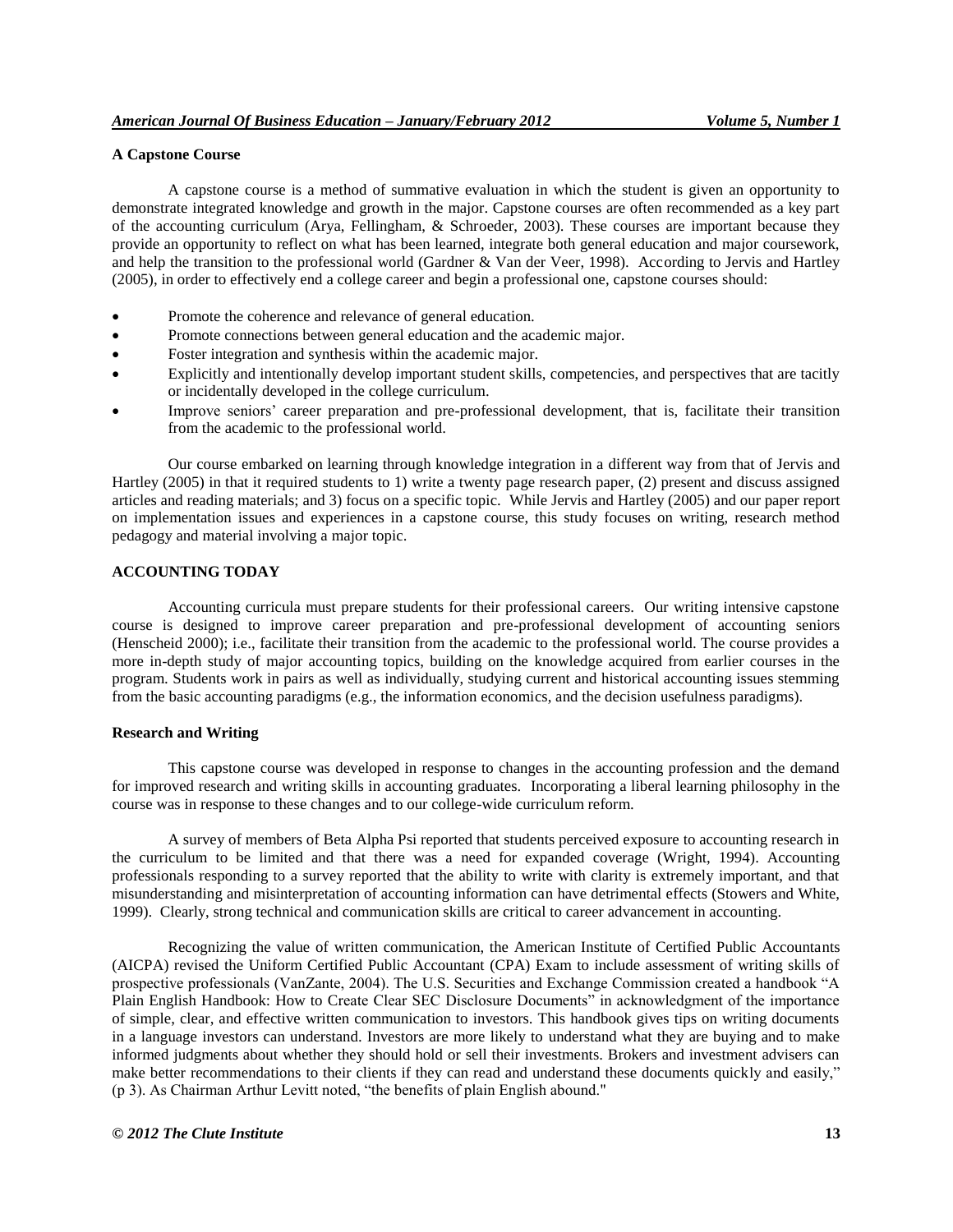A joint study by the Institute of Management Accountants and the Financial Executives Institute also recommended that the accounting educators put greater importance on writing skills (Siegel and Sorensen, 1994). Zinsser argues that "writing contributes to an improvement in thinking skills because a person must mentally process ideas in order to write an explanation" (Zinsser 1988, pg. 208). Besides critical thinking skills, writing facilitates understanding and memory (Bean 1996; Coffin 2003). Bean suggests that this is because "writing is both a process of doing critical thinking and a product of communicating the results of critical thinking" (Bean 1996, pg. 3).

Research on role of writing and its potential benefits has been established by the writing-across-thecurriculum (WAC) and writing-in-the-discipline (WID) models of learning. WAC and WID are often characterized as "writing to learn—i.e., writing as a means of acquiring information, understanding concepts, and appreciating significance in any discipline . . . [versus] *learning to write*—i.e., acquiring the socially-mediated communication skills and genre knowledge appropriate to a specific discipline" (Broadhead, 1999, pg. 19). Drawing on theories of situated learning, Carter et al., (2007) argue that writing in the disciplines encourages socialization and learning in the disciplines.

Writing intensive courses use various kinds of writing assignments to deepen thinking about course content. The goals are to help develop students as good writers by linking their writing proficiency with the need to know more about the field of study, to engage them in emerging issues/questions in the discipline, and to have them participate in academic discourse.

As for including accounting research into the curriculum, Wright (1994) suggested two alternatives: incorporating topics as part of all courses, or devoting a course entirely to research. Simon and Alexander (1997) felt that "students can be lectured to and asked to write an essay on research design, but it is surely more appropriate to encourage students to develop this practical research skill directly. Only by ‗doing' research can such skills be brought alive" (pg.  $163$ ).

Our capstone course required students to complete a standalone research paper with standard sections: Purpose and Contribution, Literature Review, Hypothesis Development, References, Data Collection and Analysis, Results/Synthesis, and Conclusion. A research paper is useful in developing students' critical thinking, written communication, and research skills, as recommended by the AECC. In essence, the capstone course makes students "learn how to learn" and goes beyond traditional accounting to further explore broader business issues.

## **Subject Area Selection**

In the wake of the economic and financial crunch and other major corporate scandals of recent past (e.g., Enron, WorldCom), *crisis* is a word that has been closely associated with the accounting profession. These scandals raise questions of fundamental importance to the future of the accounting profession. The tumultuous events of the past few years ought to "motivate us to move from a debits and credits approach to an accounting education that focuses not only on technical rules but also on producing competent individuals with a functioning moral compass" (Titard et. al., 2004). It is paramount that we incorporate subjects of current interest in the business world and provide proper context to ongoing coverage of the corporate accounting scandals, including the professional and regulatory response to them. Beyond acquiring technical skills, students must understand the state of a profession they are about to enter including challenges, opportunities, and how it has evolved to its current stage.

We selected the Sarbanes-Oxley Act of 2002 (hereafter SOX) as the most appropriate, timely, and relevant subject area for the course as it presented several advantages: 1) the significance of the SOX legislation; 2) the fact that more than five years had passed since it was enacted and much had been written about it; 3) it is a controversial piece of legislation, as many have questioned whether the benefits exceed costs; and 4) knowledge of SOX is in demand by CPA firms and this knowledge would benefit graduating students in the job market. Additionally, although SOX has had a widespread impact on the accounting profession, it had not been covered in any one accounting course at our college.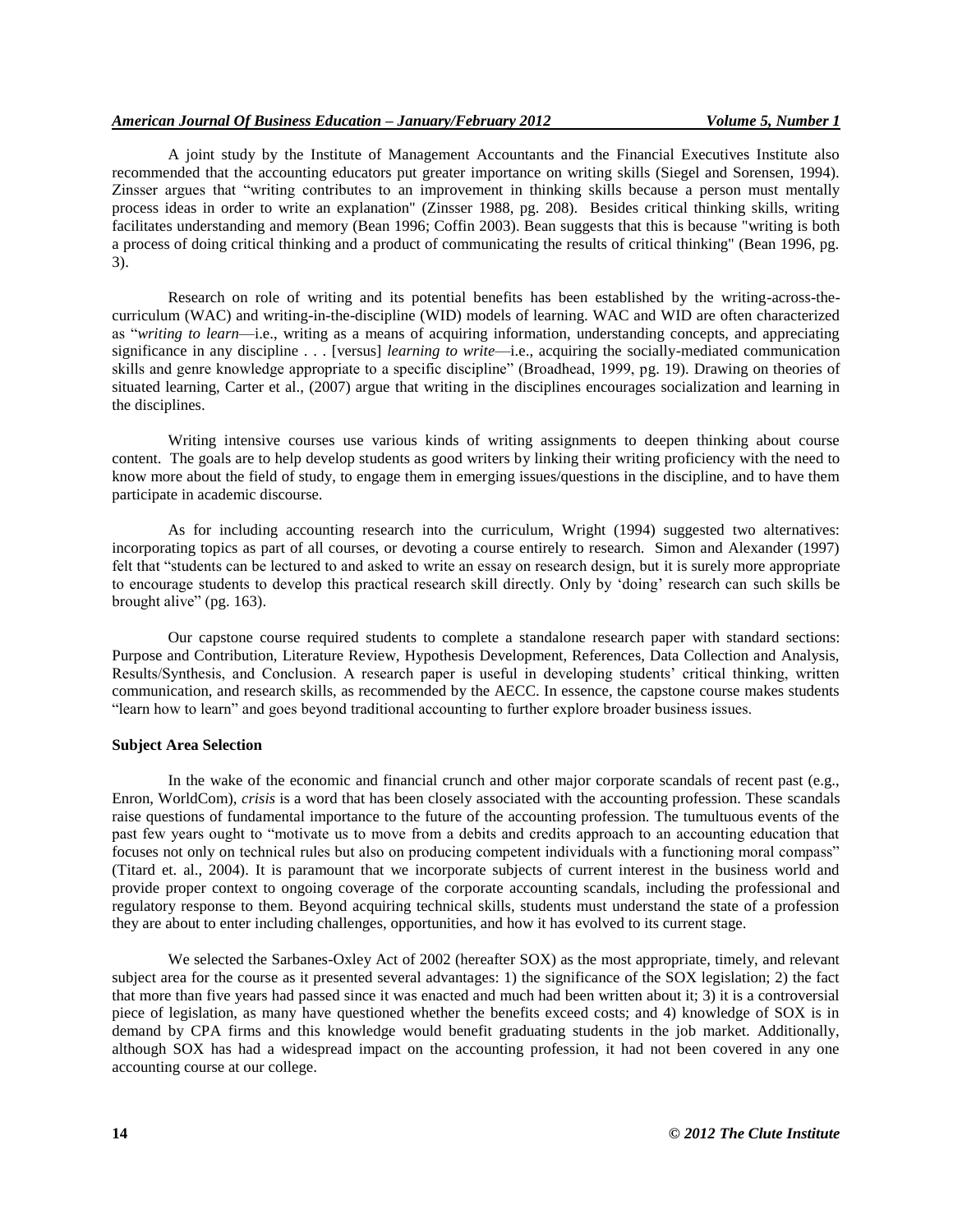#### **The Sarbanes-Oxley Act of 2002**

Widely publicized accounting failures in 2001 and 2002 were followed by the passage of SOX and the creation of the Public Company Accounting Oversight Board (PCAOB). SOX is considered by many to be the most significant legislation affecting accounting since the Securities Acts of 1933 and 1934 as it included far-reaching sections on corporate governance and financial disclosures. Students must understand what SOX entails, its consequences, its impact on accounting practice, and its impact on corporations and management decision making. SOX imposes additional disclosure requirements and considerable corporate governance mandates. It is quite unprecedented in the history of federal securities legislation (Romano, 2005).

There are eleven titles in SOX, each with several sections that describe specific mandates and requirements for financial reporting. They are: 1) *Establishment of the Public Company Accounting Oversight Board* to oversee public accounting firms, 2) *Auditor Independence* to limit conflicts of interest, 3) *Corporate Responsibility* – senior executives take individual responsibility for the accuracy and completeness of corporate financial reports, 4) *Enhanced Financial Disclosures* including off-balance-sheet transactions, pro-forma figures and stock transactions of corporate officers, 5*) Analysts Conflict of Interest* defines code of conduct and includes measures designed to help restore investor confidence, 6) *Commission Resources and Authority* defines the SEC's authority to censure or bar securities professionals from practice, 7) *Studies and reports* requires the SEC to perform various studies and report their findings, 8) *Corporate and Criminal Fraud Accountability* describes specific criminal penalties for manipulation, destruction or alteration of financial records, 9) *White Collar Crime Penalty Enhancement* increases the criminal penalties associated with white-collar crimes and conspiracies, 10) *Corporate Tax Returns* requires the CEO to sign the company tax return, and 11) *Corporate Fraud Accountability* identifies corporate fraud and records tampering as criminal offenses (SOX, 2002) .

The main controversy arising from SOX is whether the benefits exceed the costs associated with implementation of this legislation. From the outset the business community expressed substantial concerns about cost of compliance (Zhang, 2007). After an extensive review of empirical literature relating the SOX, Romano (2005) concluded that the SOX mandates are less likely to improve audit quality and will not benefit the investors. Romano also argued that SOX was hurriedly enacted after corporate scandals without giving consideration of its substantial costs compared to the corresponding benefits. Executives are concerned about the benefits of SOX to the shareholders. The compliance costs are not only the incremental dollar cost but also the opportunity cost of diverting executives' attention from day-to-day businesses (Solomon and Cassell, 2004). In summary, SOX is timely, controversial, and mandated. Students would benefit from acquiring an in-depth understanding of the law and its consequences, and the impact on accounting practice, corporations and management decision-making.

## **IMPLEMENTATION ISSUES**

This course is a four-credit course, offered with a prerequisite that the student must be an accounting major with senior standing. The course description is: This writing intensive course is designed for students who will be accounting professionals. The broad objective of this course is to integrate and enhance study of accounting topics, concepts and methods, building on the knowledge acquired from earlier courses in the program. This course is designed to address the following program learning goals: accounting concepts, critical thinking in accounting, and effective communication.

Students take three writing intensive courses during their time at the college. The first of these is a freshman level seminar; the second is a mid-level writing intensive course designated for the major and taken during the sophomore or junior year, and the third is a writing intensive capstone course in the major. Writing intensive capstone courses must be reviewed by the college's Writing Program Committee and then approved by the Liberal Learning Program Council.

Writing intensive courses use various kinds of writing assignments to deepen thinking about course content. The goals are to help develop students as good writers by linking their writing proficiency with their desire to know more about the field of study, to engage in emerging issues/questions in the discipline, and to have students become participants in academic discourse. Class sections were capped at 18 students.

#### *© 2012 The Clute Institute* **15**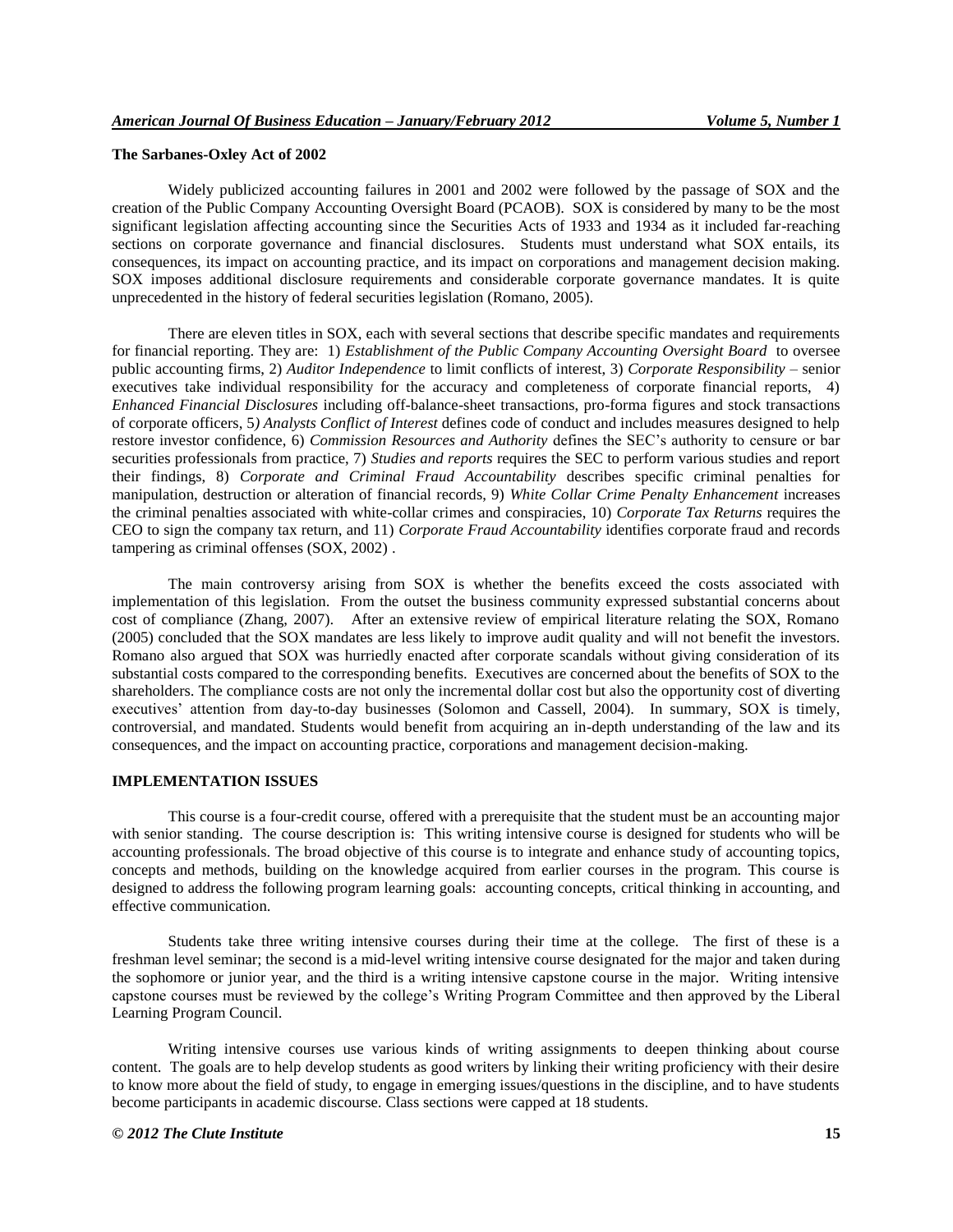# **Learning Goals**

The course addresses three learning goals while fulfilling college wide liberal learning requirements for a writing-intensive course with a research emphasis. These are: (1) the use, interpretation, and integration of accounting information, (2) the ability to conduct research, and (3) the ability to think critically and communicate accounting information, both orally and in writing, to a target audience.

These goals guided our class discussions and fostered a greater understanding of accounting issues (e.g., revenue recognition, mark-to-market) that had arguably led to corporate failures such as Enron and WorldCom. The learning objectives required students to understand various views, implications, and strengths and weaknesses of SOX. At the conclusion of the course, students were expected to know how to:

- construct complex analyses, supported by ideas from relevant literature
- communicate complex ideas clearly and cohesively in writing and in speaking
- identify and correct weaknesses in presentation of ideas in a professional manner

## **Course Materials**

Writing, speaking, and thinking are interdependent endeavors; developing a command of one means sharpening another. The course materials consisted of a documentary and various readings (monograph, journal articles, cases, book chapters etc.). The first step in assembling the material was to take an inventory of articles that had been written about SOX during the past five years. Articles appropriate for classroom presentation by the students were selected and scanned so that they could be posted on the college's online course management system.

The articles came from scholarly and professional journals as well as newspapers such as the *Wall St. Journal* and the *New York Times*. Articles from foreign journals and newspapers were included to provide an international perspective. It is important to note here that many readings came from professional journals such as the *Journal of Accountancy* and *the CPA Journal*. Some may argue that these journals are not "scholarly" enough and that the articles perhaps lack rigor. Given that this was not a graduate seminar, we believe that the course achieved a good balance between scholarly and professional publications without sacrificing relevance. In fact, it was an opportunity to introduce students to journals they are more likely to read as professionals, not just academic publications. This course provided an excellent opportunity to contrast different types of research and rigor. The selection of our reading list followed an approach to teaching and learning that ensures that we prepare students for the actual "world of work" (Schneider 2005, pg. 3).

Specifically, the readings were selected to foster students' understanding of the various aspects arising from the law, including implications of SOX, provisions regarding the role of the PCAOB, auditor independence, corporate responsibility, corporate disclosures, and cost of implementation. Table 1 presents a list of sample readings. A broad range of topics were covered, including the background and events that led to the enactment of SOX, what the law entails, business ethics and conflict of interest, accountability and independence, corporate governance and internal controls, cost of compliance, international and small company perspective, challenges for non-profit organizations, and enforcement issues.

Understanding of various concepts learned in prior courses was crucial to fully appreciating the context and the content of assigned readings. The course materials were selected to promote knowledge integration and expansive learning. For example, the course began with three different items: 1) the documentary *Enron-The Smartest Guys in the Room*, 2) the article "The Rise and Fall of Enron" from *Journal of Accountancy* (2002) and, 3) the case study "Behind Closed Doors at WorldCom" from *Issues in Accounting Education* (2001). The documentary painted a vivid picture of Enron's faulty and corrupt business practices that led to its demise; the JOA article tells a cautionary tale of when a company looks too good to be true, it usually is; and the WorldCom case provided students an opportunity to study the largest accounting scandal in history from an internal financial accounting perspective. Beyond the scandals, students needed to connect accounting dots in each instance. That is, what accounting issues were at stake? More specifically, what accounting principles were violated and how? To understand how companies "cooked the books," a thorough understanding of the revenue recognition principle was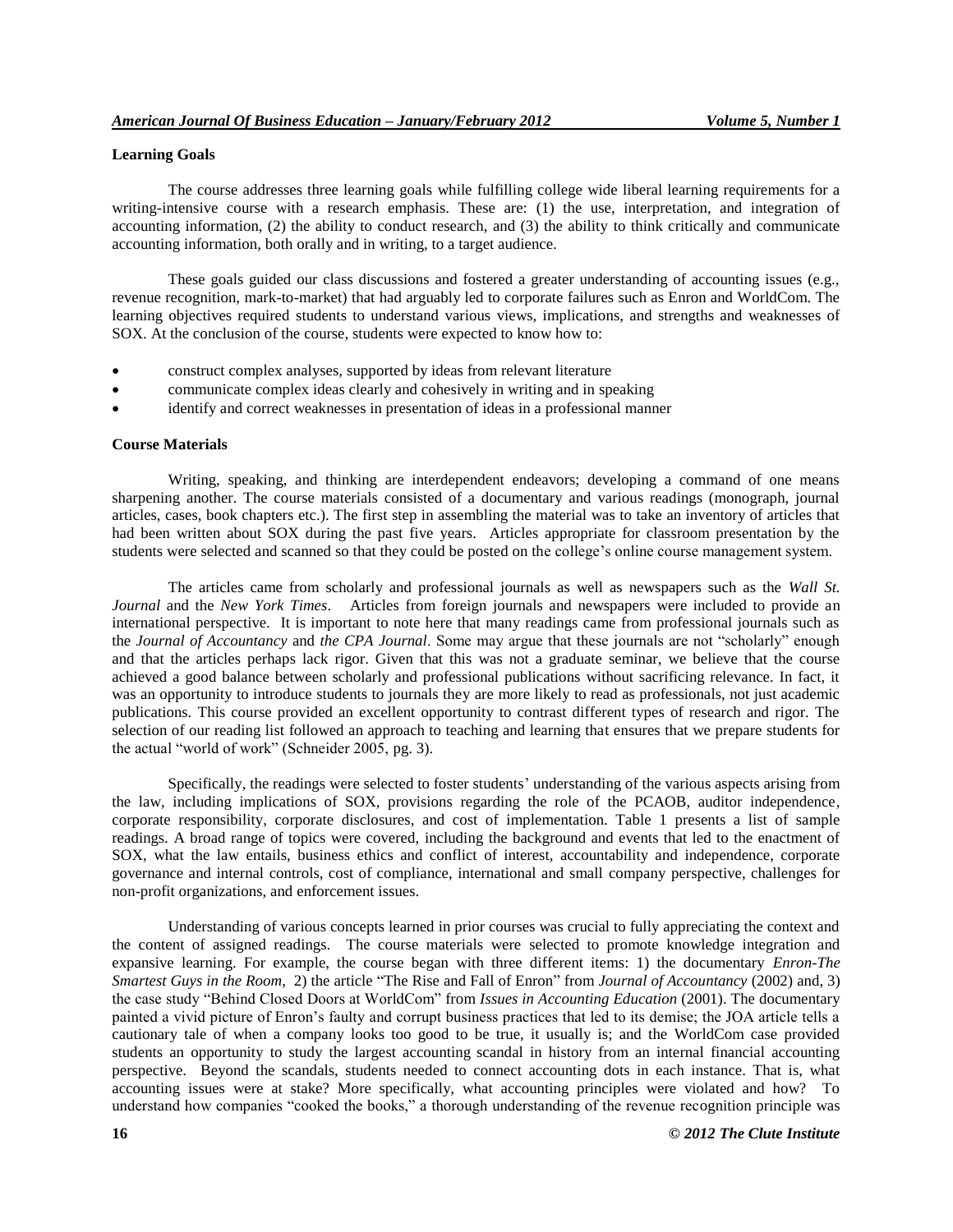# *American Journal Of Business Education – January/February 2012 Volume 5, Number 1*

required. This principle is first introduced in an introductory accounting class and further applied in intermediate and advanced accounting courses. A broad range of discussions ensued encompassing topics such as the role of special purpose entities and off-balance sheet financing. A good grounding in foundational concepts was required for students to appreciate how these concepts were used or misused.

| <b>Table 1: List of Selected Readings</b> |                                                                                                                                                                                                   |  |  |  |
|-------------------------------------------|---------------------------------------------------------------------------------------------------------------------------------------------------------------------------------------------------|--|--|--|
| <b>Issue/Topic</b>                        | <b>Material</b>                                                                                                                                                                                   |  |  |  |
|                                           | DOCUMENTARY: Enron - The Smartest Guys in the Room (2005)                                                                                                                                         |  |  |  |
| Background &<br>Overview                  | ARTICLE: The Rise and Fall of Enron, <i>Journal of Accountancy</i> Online Issues April 2002                                                                                                       |  |  |  |
|                                           | CASE: Behind Closed Doors at WorldCom: 2001, <i>Issues in Accounting Education</i> , Feb. 2004. Vol. 19                                                                                           |  |  |  |
|                                           | BOOK: Understanding Sarbanes-Oxley Act of 2002: Impacting the Accounting Profession by Beasley &<br>Elder, 2005 Prentice Hall                                                                     |  |  |  |
| The Law                                   | ARTICLE: The Social Construction of Sarbanes-Oxley, <i>Michigan Law Review</i> , June 2007, Issue 8                                                                                               |  |  |  |
|                                           | ARTICLE: The PCAOB's Primary Mission: Improving Confidence in Financial Reporting, The CPA<br>Journal                                                                                             |  |  |  |
| <b>Business Ethics</b>                    | CASE: Hard Times and Harder Choices: An Instructional Case Focusing on Ethical Responsibilities of<br>CPAs in Public Practice," Issues in Accounting Education, Nov. 2004, Vol. 19.               |  |  |  |
|                                           | ARTICLE: The Role of Attorneys Under Sarbanes-Oxley: The Qualified Legal Compliance Committee as<br>Facilitator of Corporate Integrity, American Business Law Journal, Fall 2006 Vol.43, Issue 3. |  |  |  |
|                                           | ARTICLE: A Case for Responsible Reporting," The Internal Auditor April 2006, Vol. 63                                                                                                              |  |  |  |
| Accountability &<br>Independence          | CASE: Thinking Outside of the Box (of wine, that is): An Exercise in Independence," Issues in Accounting<br>Education, Aug. 2004, Vol. 19.                                                        |  |  |  |
|                                           | CASE: Dynamic Data: Corporate Governance and Auditors' Evaluation of Accounting Estimates, Issues in                                                                                              |  |  |  |
| Corporate                                 | Accounting Education, Feb. 2005, Vol. 20                                                                                                                                                          |  |  |  |
| Governance                                | ARTICLE: Audit Committees Oversight Responsibilities Post Sarbanes-Oxley Act, American Journal of<br><i>Business</i> , Fall 2007, vol. 22, Issue 2.                                               |  |  |  |
| <b>Audit Process</b>                      | ARTICLE: How Sarbanes-Oxley Will Change the Audit Process, Journal of Accountancy, Sept. 2003.                                                                                                    |  |  |  |
|                                           | ARTICLE: Sarbanes-Oxley Section 404 and Internal Controls, The CPA Journal, Oct. 2007, Vol. 77.                                                                                                   |  |  |  |
| <b>Internal Controls</b>                  | ARTICLE: The New Importance of Materiality by James Brady Vorhies in the Journal of Accountancy, May<br>2005.                                                                                     |  |  |  |
| Cost of                                   | ARTICLE: Accounting for Compliance: Instead of viewing compliance as a necessary evil, advisors should                                                                                            |  |  |  |
| Compliance                                | see it as a cost of doing business and learn how to quantify that cost, <i>Financial Planning</i> , New York: Sep 1,<br>2006.                                                                     |  |  |  |
|                                           | ARTICLE: Do Small Companies Need a 404 Audit? Financial Executive Sep 2006. Vol.22, Issue 7.                                                                                                      |  |  |  |
| <b>Small Company</b><br>perspective       | ARTICLE: Guidance for Smaller Public Companies Reporting on Internal Controls, The CPA Journal Sep<br>2006, Vol.76                                                                                |  |  |  |
|                                           | ARTICLE: How Has SOX Affected Foreign Private Issuers? Strategic Finance, November 2007                                                                                                           |  |  |  |
| International                             | ARTICLE: Has SOX Led to A Chilling in the U.S. Cross Listing Market? CPA Journal, March 2007                                                                                                      |  |  |  |
| perspective                               | ARTICLE: Perspectives of Corporate Governance in the U.S. and Abroad," The Business Review, Summer<br>2006, Vol 5.                                                                                |  |  |  |
| Challenges for                            | ARTICLE: What's Good for the Goose is Not Good for the Gander: Sarbanes-Oxley-Style Nonprofit<br>Reforms, Michigan Law Review, June 2007, Issue 8, Vol. 105                                       |  |  |  |
| non-profits                               | ARTICLE: Business & Industry/Not-For-Profit Cherry Picking for Sarbanes-Oxley by Richard S. Savich in<br>the Journal of Accountancy, June 2006                                                    |  |  |  |
|                                           | ARTICLE: SOX and Whistle blowing, Michigan Law Review, June 2007.                                                                                                                                 |  |  |  |
| Enforcement                               | CASE: Putting the Clock Back: Microstrategy Inc., Issues in Accounting Education, May 2004, Vol. 19.                                                                                              |  |  |  |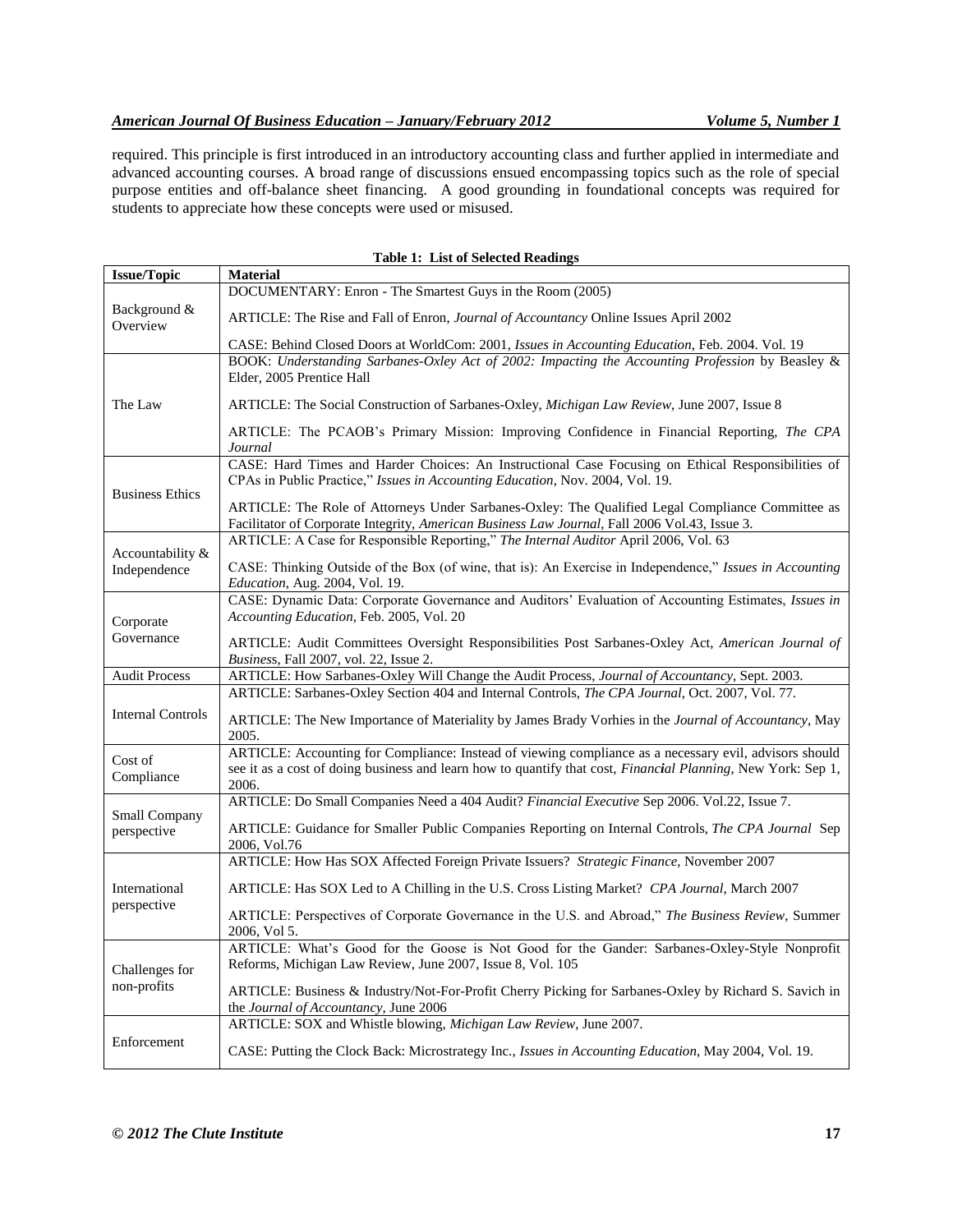# *American Journal Of Business Education – January/February 2012 Volume 5, Number 1*

In general, the capstone course called upon students to recall and review (if necessary) concepts and issues they had learned in various prior courses, such as the concepts of cost (e.g., voluntary vs. mandatory), internal control (e.g., preventive, detective, and corrective), and corporate governance (e.g., role and composition of an audit committee). Addressing liberal learning principle # 4 (discussed earlier), Table 2 captures the integrative elements of this course. The reading list reinforced this principle by including general topics (e.g., the importance of auditor accountability and independence) and specific issues (e.g., types of misleading financial reporting, specific loopholes exploited).

| <b>Topic</b>                  | rable 2. Elements of Content Integration<br><b>Accounting Program/Courses</b>                |
|-------------------------------|----------------------------------------------------------------------------------------------|
|                               | Financial Accounting and Reporting<br>$\bullet$                                              |
| Background & Overview         | Introduction to Accounting Profession<br>$\bullet$                                           |
|                               |                                                                                              |
| The Law                       | Business and Securities Laws<br>$\bullet$                                                    |
|                               | Legal & Regulatory Environment of Business<br>$\bullet$                                      |
| Business Ethics &             | Curriculum wide (e.g., IMA professional code of conduct introduced in<br>$\bullet$           |
| Conflict of Interest          | Managerial Accounting)                                                                       |
|                               | Auditing (e.g., types of misleading reporting that led to problems, loopholes<br>$\bullet$   |
| Accountability & Independence | exploited                                                                                    |
|                               | Introduction to Accounting Profession<br>$\bullet$                                           |
|                               | Auditing (e.g., composition of audit committee)<br>$\bullet$                                 |
| Corporate Governance          | Accounting Information Systems (e.g., role of AIS in the value chain; impact of<br>$\bullet$ |
|                               | AIS on corporate strategy and culture)                                                       |
|                               | Strategic Management (Corporate Governance)<br>$\bullet$                                     |
| <b>Audit Process</b>          | Auditing<br>$\bullet$                                                                        |
|                               | Financial Accounting and Reporting<br>$\bullet$                                              |
|                               | Auditing<br>$\bullet$                                                                        |
| <b>Internal Controls</b>      | Accounting Information Systems (e.g., controls & information systems;                        |
|                               | preventive, detective, corrective controls)                                                  |
|                               | Strategic Management (e.g., internal scanning: organizational analysis)<br>$\bullet$         |
|                               | Cost and Managerial Accounting (e.g., concepts of cost (direct vs. indirect,<br>$\bullet$    |
| Cost of Compliance            | voluntary vs. mandatory, incremental costs, opportunity cost)                                |
|                               | Microeconomics<br>$\bullet$                                                                  |
| Small Company perspective     | Economies of scale<br>$\bullet$                                                              |
|                               | Intermediate Accounting (e.g., IFRS, international accounting issues)<br>$\bullet$           |
|                               | Microeconomics (the United States in the global economy; reasons for<br>$\bullet$            |
| International perspective     | international trade; law of comparative advantages)                                          |
|                               | International Business is a required course<br>$\bullet$                                     |
| Challenges for non-profits    | <b>Advanced Accounting</b><br>$\bullet$                                                      |
|                               | Legal and Regulatory Environment (the legal system, the court system)<br>$\bullet$           |
| Enforcement                   | Strategic Management (evaluation and control)<br>$\bullet$                                   |

# **Table 2: Elements of Content Integration**

# **Student Research, Writing and Presentations**

Learning never happens in isolation, and the quality of student experience often depends on their ability to collaborate fully with others. As such, we decided that students would work in pairs and make three presentations during the semester. Students presenting articles were required to post discussion questions on our college's online course management system the day prior to the presentation. Students not presenting were graded on class participation and had to attend class in order to earn participation points.

Targeting liberal learning principle # 2, the writing component of the course required each student to submit three pieces of individual writing: 1) a one-half to one page proposal/outline describing the topic of the paper, due at the end of the seventh week of the semester; 2) a draft of the paper, including a statement of the purpose and contribution of the paper, a literature review, a statement of the hypothesis or research question, and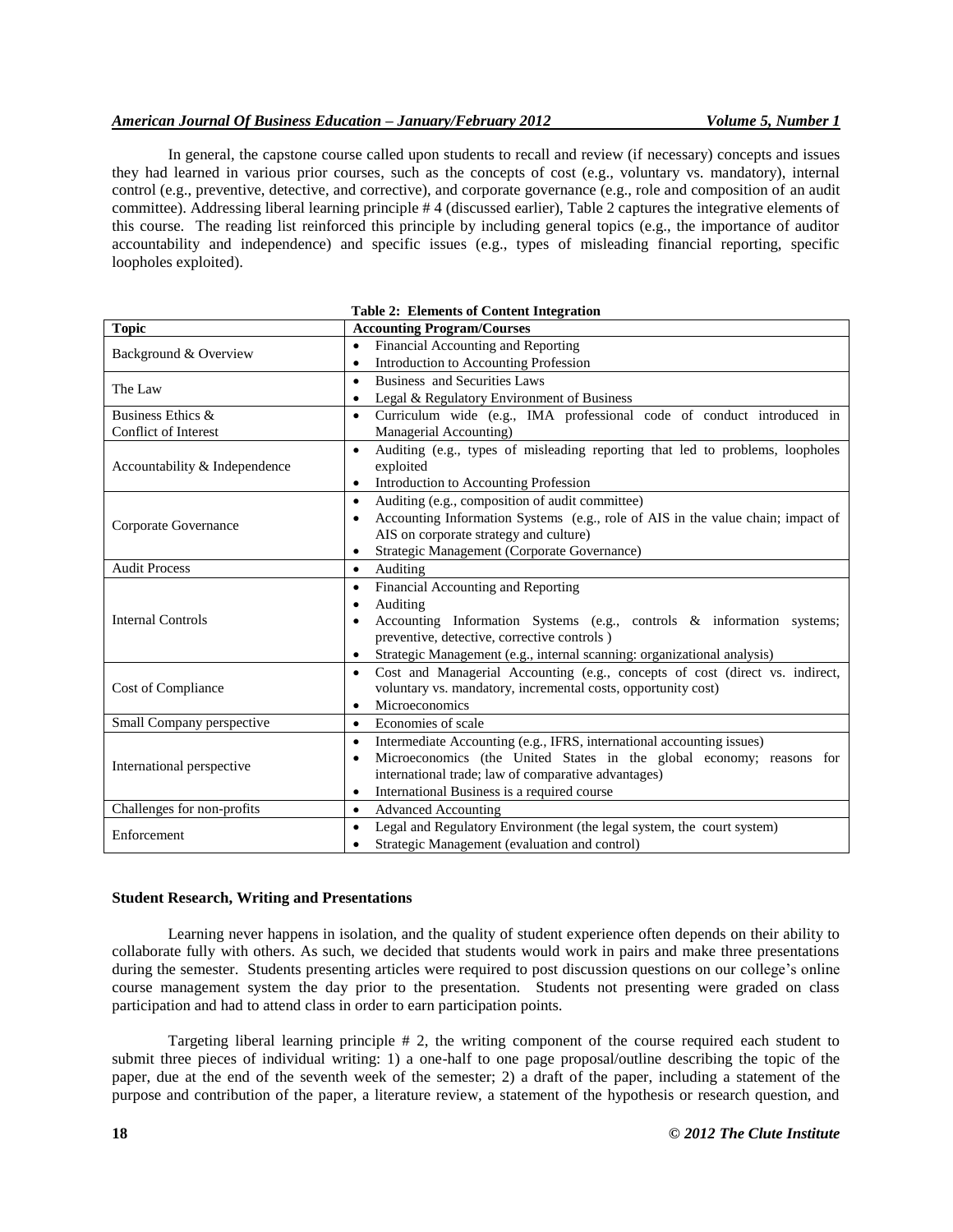references, due at the end of the eleventh week, and 3) the final paper consisting of those items included in the first draft as well as the data collection & analysis, results/synthesis, and conclusion, due at the end of the thirteenth week. The aim of these writing assignments was to foster critical (e.g., through literature review) and creative thinking (e.g., through hypotheses development), as well as written communication.

The amount of ungraded, informal or draft writing was much higher than 20 pages. Students were encouraged, but not required to select a topic that was related to SOX. The flexible approach on topics was adopted to accommodate intellectual curiosity while meeting learning goals. All topics, whether related to SOX or not, had to be approved by the professors before students moved on with their research.

## **Tutorial on Research**

Conducting an efficient and effective search for material is crucial to a successful research project. Since most students had not written an academic research paper prior to this course, they were given a tutorial on how to navigate various library resources, perform a literature review and develop a hypothesis. The business librarian at our college, who is a Certified Public Accountant, came to each section to conduct the tutorial. The tutorial covered five important aspects, 1) getting started, generating ideas, selecting a topic, 2) finding data to support research (U.S. and international statistics, Fama & French data library etc), 3) finding articles and performing scholarly research about a topic, 4) finding and analyzing company information (financial statements, SEC Reports, etc.), and 5) using guides to write well (citing resources correctly and avoiding plagiarism). A writing workshop was also held to describe the process of writing research papers and covered areas such as hypothesis development, data collection and analysis of data.

#### **Assessment**

The grades were based on student presentation, class participation, and the research paper. Specific weights for each element were apportioned as follows:

| Class presentation (pair):        |       |
|-----------------------------------|-------|
| Presentation & Handout            | 25.0% |
| Questions posted online           | 7.5%  |
| Class participation (individual): |       |
| Non-presenter                     | 12.5% |
| Comments posted online            | 5.0%  |
| Paper (individual):               |       |
| Proposal/outline                  | 12.5% |
| Draft                             | 12.5% |
| Final version (20-25 pages)       | 25.0% |
| Total                             | 100\% |

Presentation points were awarded on the basis of quality of class presentation, handouts, and timely posting of online discussion questions/comments. Students not presenting were awarded points for class participation on the basis of quality and quantity of thoughtful response to questions or comments, as follows:  $5 = \text{very good (more than)}$ two constructive comments per class);  $3 =$  average (two comments per class) and  $1 =$  minimal (one general comment per class). Students received no points if they either did not participate or were absent. Points awarded for class participation motivated students to read the articles, review the discussion questions and participate in the discussions. Under this system, the quality of student presentations and overall class discussions improved over the course of the semester as students made more constructive and insightful comments. The research paper (proposal, draft and the final version) was graded using a common rubric.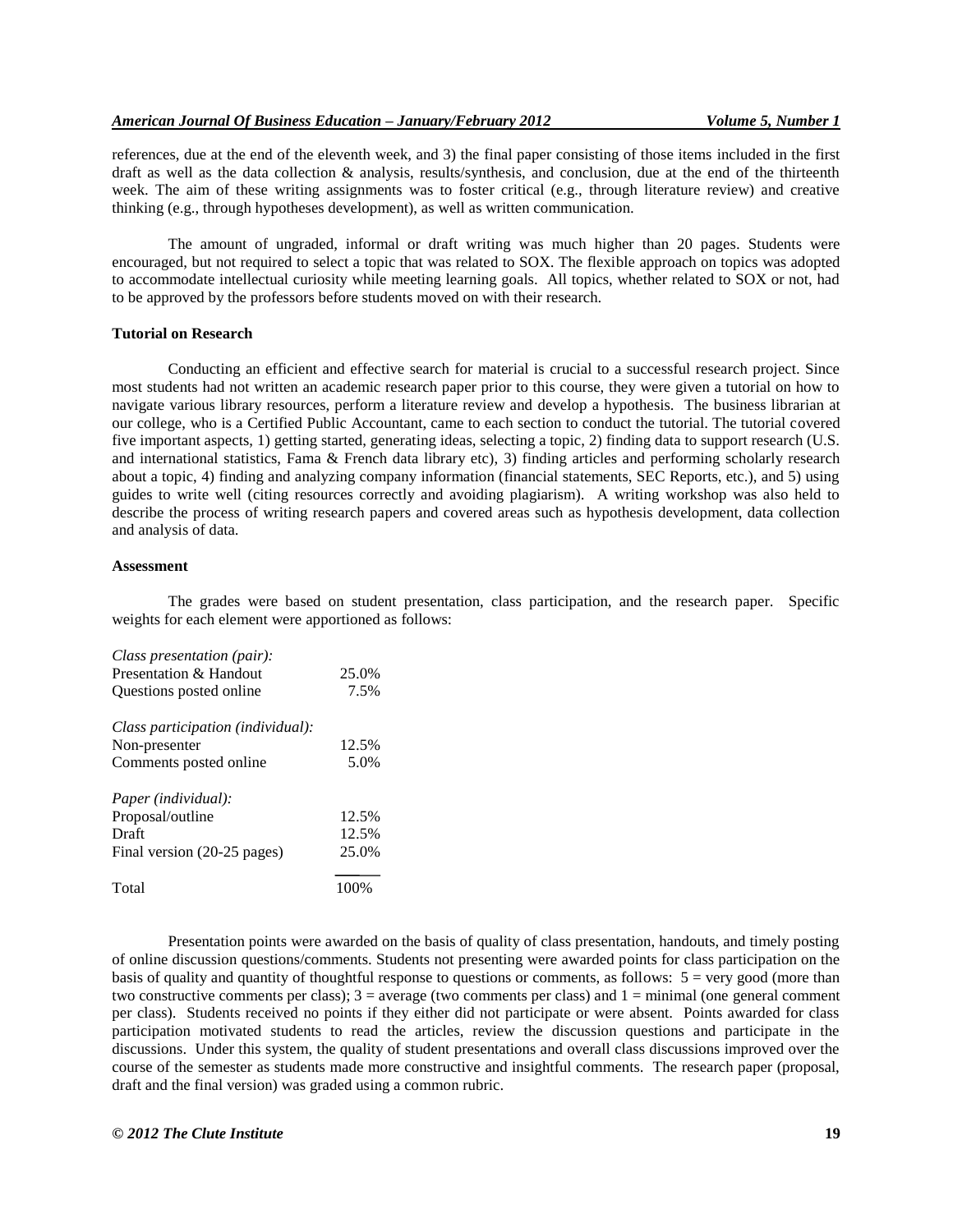# **Grading Rubric**

A grading rubric, presented in Exhibit 1, was developed early on in the course and shared with students as they began to develop ideas for their proposals. It contains seven items: 1) purpose and contribution, 2) literature review, 3) hypothesis development, 4) references, 5) data collection and analysis, 6) results/synthesis, and 7) conclusion.

Within each category, a student could receive one point for a poor effort; two points for a limited effort; three points for a fair effort; four points for a good effort, and five points for an excellent effort. Fifty percent of a student's grade in the course was based on the three writing assignments, with the proposal worth 12.5%, the first draft worth 12.5%, and the final paper worth 25%.

|                                                                          |                                             |                                                                                                                                                                               |                                                                                                                                                | EXHIDIL 1                                                                                                                                                                                                         |                                                                                                                                                                                               |                                                                                                                                                                                                              |                               |       |
|--------------------------------------------------------------------------|---------------------------------------------|-------------------------------------------------------------------------------------------------------------------------------------------------------------------------------|------------------------------------------------------------------------------------------------------------------------------------------------|-------------------------------------------------------------------------------------------------------------------------------------------------------------------------------------------------------------------|-----------------------------------------------------------------------------------------------------------------------------------------------------------------------------------------------|--------------------------------------------------------------------------------------------------------------------------------------------------------------------------------------------------------------|-------------------------------|-------|
| Research Paper Grading Rubric<br>Name:<br>Capstone Seminar in Accounting |                                             |                                                                                                                                                                               |                                                                                                                                                |                                                                                                                                                                                                                   |                                                                                                                                                                                               |                                                                                                                                                                                                              |                               |       |
|                                                                          | Category                                    | Poor<br>1                                                                                                                                                                     | <b>Limited</b><br>2                                                                                                                            | Fair<br>3                                                                                                                                                                                                         | Good<br>4                                                                                                                                                                                     | <b>Excellent</b><br>5                                                                                                                                                                                        | <b>Scores</b><br><b>Draft</b> | Final |
| Proposal                                                                 | Purpose &<br>Contribution                   | Unfocused; cannot determine<br>purpose; no reasons for its<br>importance                                                                                                      | Rambling introduction; vague<br>description of purpose; weak<br>reasons for its importance                                                     | <b>Obvious (uninteresting)</b><br>introduction; adequate<br>statement of purpose; provides<br>adequate reasons for its<br>importance                                                                              | Clear introduction; clear<br>statement of purpose in a single<br>sentence; fairly good reasons for strong reasons for its<br>its importance;                                                  | Engaging introduction; clear &<br>concise statement of purpose;<br>importance;                                                                                                                               |                               |       |
|                                                                          | Literature<br>Review                        | Weak review; wanders & jumps<br>around; transition confusing &<br>unclear; inappropriate<br>generalizations; errors of fact                                                   | Limited review; details too<br>general or off-topic, often<br>wanders or jumps around; few<br>clear transitions; inappropriately<br>repetitive | Adequate review; offers<br>somewhat obvious support; may<br>wander occasionally; a few<br>unclear transitions                                                                                                     | Good review; clear transition<br>from point to point; appropriate<br>supporting details and/or<br>examples                                                                                    | Thorough review; Details are<br>germane, original, convincingly<br>interpreted; ideas connected<br>coherently from point to point                                                                            |                               |       |
|                                                                          | Hypothesis<br>development                   | <b>Undeveloped</b> or cryptic support<br>for ideas; faulty assumptions                                                                                                        | Simplistic & vague; ideas not<br>fully developed; assumptions not reasoning/discussion; some<br>ecognized                                      | Fair but less original<br>assumptions recognized                                                                                                                                                                  | Good reasoning/discussion<br>leading to the development of<br>ideas; assumptions not always<br>made explicit                                                                                  | Substantial breadth & depth to<br>the logical development of ideas;<br>assumptions made expilcit                                                                                                             |                               |       |
|                                                                          | References                                  | Neglect important sources;<br>overuse of quotation or<br>paraphrase to substitue writer's<br>own ideas (possibly use source<br>without acknowledgement);<br>cited incorrectly | use some relevant sources but<br>lack variety and/or skillful<br>combination of sources;<br>quotations too long; cited<br>inconsistently       | use adequate # of relevant<br>sources to support & extend<br>ideas; some substitution of<br>writer's own development of<br>ideas; adequate combination of<br>material; some overuse of<br>quotes; cited correctly | use fair # of relevant sources to<br>support & extend but not<br>substitute writer's own<br>development of ideas; fair<br>combination of material; doesn't<br>overuse quotes; cited correctly | use a variety of relevant sources<br>to support, extend & inform but<br>not substitute writer's own<br>development of ideas; skillful<br>combination of material; doesn't<br>overuse quotes; cited correctly |                               |       |
| First Draft                                                              | Data<br><b>Collection &amp;</b><br>Analysis | Failed to gather<br>data/information and therefore<br>could not do analysis                                                                                                   | Collected/gathered some data,<br>but it was limited in usefulness<br>and resulted in weak analysis                                             | clear manner; conclusions could<br>be supported by stronger<br>evidence.                                                                                                                                          | Data collected and organized in a Data collected and organized in a Information collected from a<br>clear manner; student shows<br>good effort in analyzing the<br>evidence collected.        | variety of sources; complete and<br>correct analysis of data is<br>provided.                                                                                                                                 |                               |       |
|                                                                          | Results /<br>Synthesis                      | Weak or no results due to failure<br>to gather data/information                                                                                                               | Results stated but visible<br>observations missing; analysis of<br>data contains errors                                                        | Visible observations provided;<br>analysis of data contained few<br>errors                                                                                                                                        | Visible observations provided;<br>correct analysis of data;<br>adequate discussion & synthesis                                                                                                | All visible observations provided;<br>superior discussion and synthesis<br>of results                                                                                                                        |                               |       |
|                                                                          | Conclusion                                  | No conclusions drawn; paper just Incomplete and/or unclear; no<br>ends                                                                                                        | restatement of thesis                                                                                                                          | Conclusion is recognizable;<br>Thesis is restated, but not near<br>the beginning                                                                                                                                  | Reasonable, explicit conclusion;<br>Restatement of thesis                                                                                                                                     | Strong, engaging conclusion;<br>effective restatement of the<br>thesis                                                                                                                                       |                               |       |
|                                                                          |                                             |                                                                                                                                                                               |                                                                                                                                                |                                                                                                                                                                                                                   |                                                                                                                                                                                               | <b>TOTAL</b>                                                                                                                                                                                                 |                               |       |

**Exhibit 1**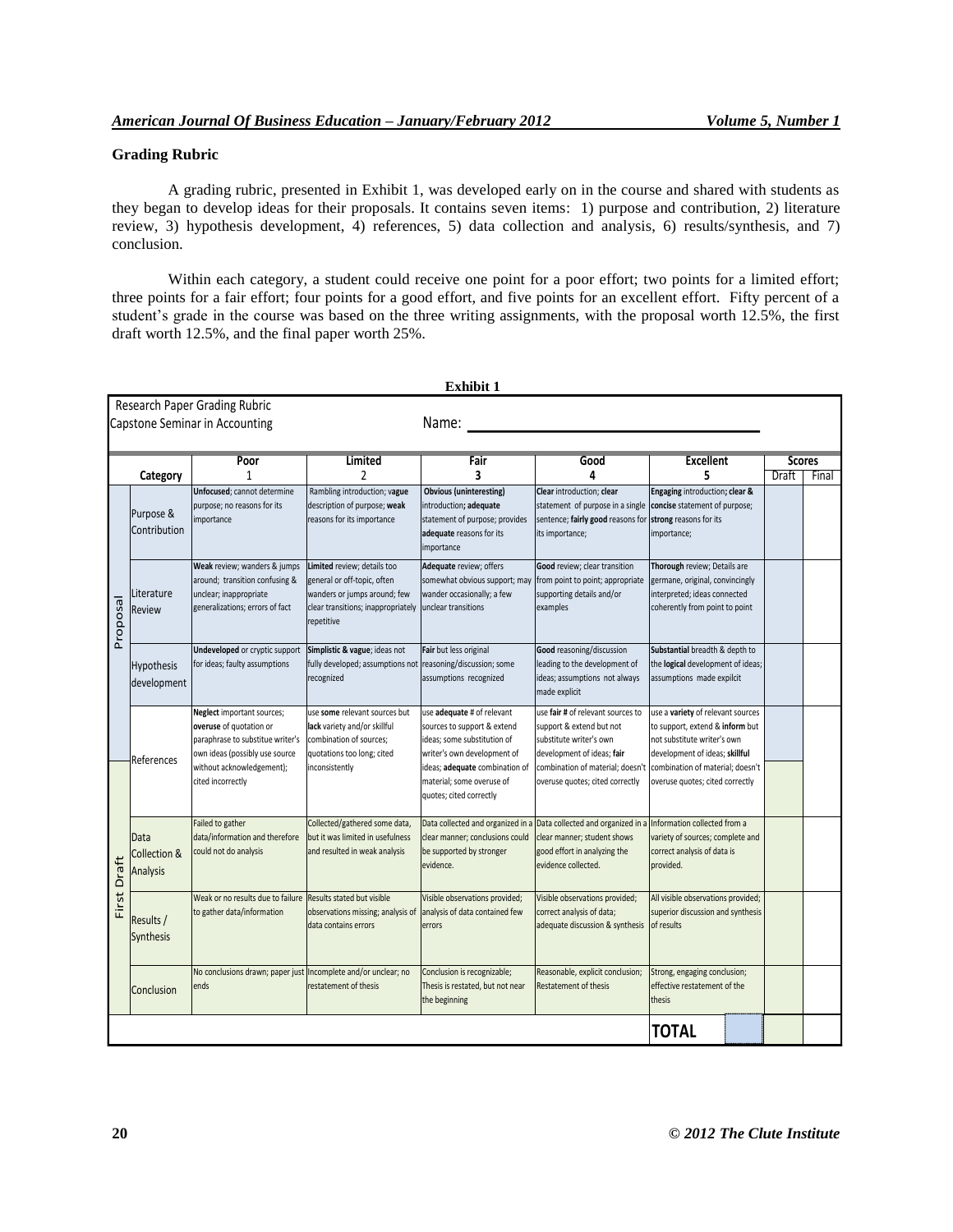# **OUTCOMES, EXPERIENCE AND CONCLUSIONS**

While most students selected topics related to SOX, many tackled hot topics that have been in the news. Table 3 presents a sample of student research topics. Each topic was classified in one of the following four categories: 1) Sarbanes-Oxley, 2) IFRS/GAAP, 3) Auditing, and 4) Other. As Table 3 shows, students came up with some interesting and catchy titles.

| Area                   | Topic / Title                                                                                          |
|------------------------|--------------------------------------------------------------------------------------------------------|
|                        | The US Loss of Competitive Edge Is Not Due to Sarbanes-Oxley<br>$\circ$                                |
| Sarbanes Oxley         | The Effects of Sarbanes-Oxley on the IPO market in the United States                                   |
|                        | A Three Tier System of Accounting for Businesses Under SOX                                             |
| <b>IFRS &amp; GAAP</b> | Going Global: An Analysis of the Convergence of U.S. and International Accounting Standards<br>$\circ$ |
|                        | Adoption of IFRS: Why, Why now, and What it means for us?                                              |
|                        | The Case for Audit Partner Rotation vs. Audit Firm Rotation.                                           |
| Auditing               | The Effect of Auditor Independence on Non-Big Four Firms                                               |
|                        | Auditing Standards No. 5: An Improvement Over Auditing Standard No. 2                                  |
|                        | The Urge to Merge: The Consolidation of the Accounting Industry, Past, Present, and Future.            |
| Other                  | Is History Repeating Itself?: Crisis in the Banking Industry                                           |
|                        | The Accounting Profession: Raising the Bar on Corporate Lawyers                                        |
|                        | An Approach to Fixing the Stock Option Backdating problem                                              |

**Table 3: Sample List of Student Research Paper Topics**

The grading rubric results show that the quality of student papers improved significantly from the draft to the final stage. Based on all papers  $(N=51)$  submitted across the three sections, the average points earned on the final version were greater than points earned on draft for each category: Purpose and Contribution (3.86 vs. 3.29); Literature Review (4.02 vs. 3.51); Hypothesis Development (3.80 vs. 3.14); Data Collection and Analysis (4.08 vs. 3.61); Results and Synthesis (4.04 vs. 3.37); Conclusion (3.86 vs. 3.12); References (4.10 vs. 3.65). Using 2-tailed T-test, we found each of these differences to be statistically significant  $(p < .01)$ . These results indicate that the pursuit of liberal learning principle # 2 was successful. Students' critical and creative thinking, based on their papers and writing skills, improved considerably. Student papers also showed a high level of knowledge integration and synthesis which underscores the realization of liberal learning principle # 4. Students were able to engage in general study of a topic as well as hone in on specific issues. For example, the paper, "The Effects of Sarbanes-Oxley on the *IPO Market in the United States,"* discussed SOX in general and how specific provisions of this law were seen as onerous, making initial public offering in the U. S. stock exchanges less attractive. Specific IPO data from the London Stock Exchange versus the New York Stock Exchange was compared to a gauge the impact of SOX in the post-enactment period.

#### **Feedback and Student Evaluation**

Students received feedback throughout the semester. Two class days were reserved for instructors to formally review the proposal and first draft with each student. As a result of one-on-one discussions, we found that some students were having difficulty completing a literature review. As previously described, we addressed this problem with the help of our business librarian, who gave students a tutorial on available library resources and on conducting a literature review.

Student feedback is required for every course taught at our college. The feedback form includes twentyfive questions, sixteen of which relate to the instructor's performance and seven relate to the course itself. Average scores based on the seven key course specific items show encouraging results. On a five point scale  $(1 = \text{strongly})$ disagree to  $5 =$  strongly agree), the average scores for the seven items are as follows:

- 1. Assignments added to my understanding of the course = 4.02
- 2. Collaborative work with classmates added to my understanding of the course = 4.07
- 3. I acquired valuable skills and knowledge in this course = 4.00
- 4. I found the course intellectually challenging = 3.96

*© 2012 The Clute Institute* **21**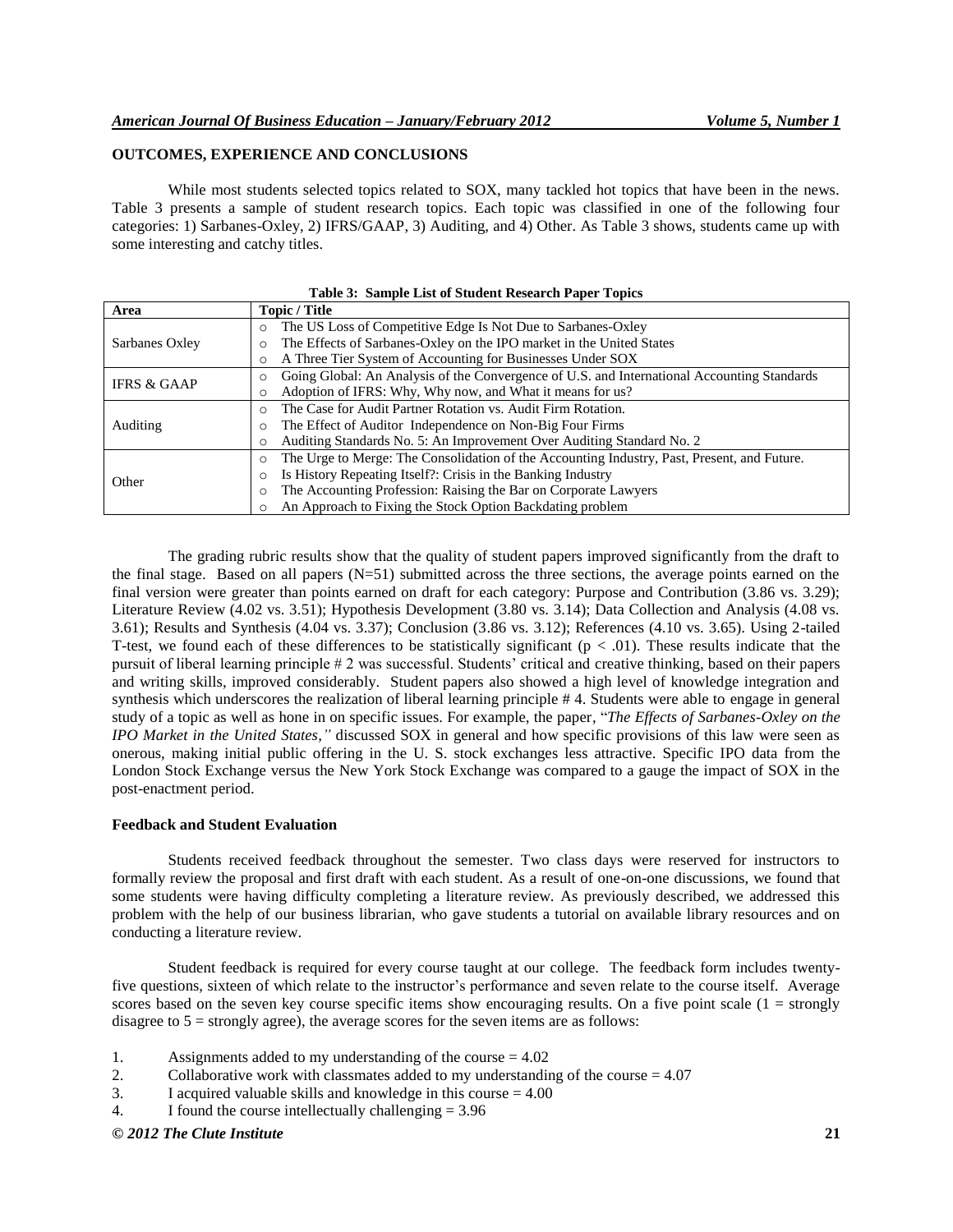- 5. I increased my ability to analyze and critically evaluate ideas = 4.15
- 6. Required readings were valuable and enriched my learning experience  $= 4.07$
- 7. The course materials were well prepared and carefully explained = 3.95

These results indicate that students felt that their analytical and critical thinking skills were enhanced in this course, validating our focus on liberal learning principle # 2.

## **Our Experience**

On three occasions during the semester, students were responsible for presenting journal articles to the rest of the class. They worked in pairs when presenting these articles; those who did not select a co-worker were matched up by the professor. A schedule of journal article presentations was given to students in the first week so they knew which days they would be presenting. Each pair of students was responsible for posting discussion questions the day prior to the day of the presentation. All articles were either about or related to SOX and had been written within the past five years.

Several challenges surfaced during the course. First of all, we observed "senioritis and job effects" that made some students less motivated. That is, many of the seniors in the course had already accepted a full time position upon graduation and some seemed to feel that they did not really "need" the course. In addition, the group of seniors taking the course was the first class that had the capstone course as a graduation requirement. As a result, there was some resentment in having to complete a senior level course that included a significant amount of work during the last semester of college.

Secondly, in retrospect, too many journal articles were assigned for review. Each pair of students was required to make three presentations of assigned journal articles during the semester, including the preparation of and prior-day distribution of discussion questions. Many of the presentations included multiple journal or newspaper articles, and students presenting were responsible for leading the discussion of the articles. Our specific instructions required students to post their "thoughts and discussion questions for the day, in light of prior class learning, at least one day before the class meeting day." Despite the instructions, some students did not post discussion questions in a timely manner, sometimes even waiting until close to or after midnight. Our assessment at the completion of the course was that two presentations of journal articles would have been more appropriate, with the last third of the semester being devoted primarily to writing the paper. In addition, better instructions with specific time deadlines were needed to get the discussion questions posted by a reasonable time on the day prior to the article presentations.

Third, we assumed that students would be able to complete a literature review for their individual research paper. However, as we discussed earlier, this was not always the case. We made arrangements to address this, a fundamental weakness. Any institution considering a writing capstone course with a major research paper should make sure that conducting a literature review is either covered in an earlier course or early in the semester of the capstone course.

Finally, for some students, class participation was an issue. Students who were extroverts tended to accumulate more discussion points than those who tended not to talk as much, even though the quiet students may have been academically excellent. This was noteworthy especially because class participation counted for 12.5% of the final grade.

There were rewards as well as challenges from teaching the course. First of all, students obtained an indepth knowledge of a subject that will help most of them on the job. One student commented that "learning information on SOX was very valuable." Second, some excellent papers were produced by students. One paper was published in a peer reviewed journal, while another was presented at a national conference and published in the conference proceedings. Finally, as faculty members who taught this course for the first time, we gained valuable experience. We will be able to incorporate "lesson learned" from our experience in this course into other courses or improve on this course in the future.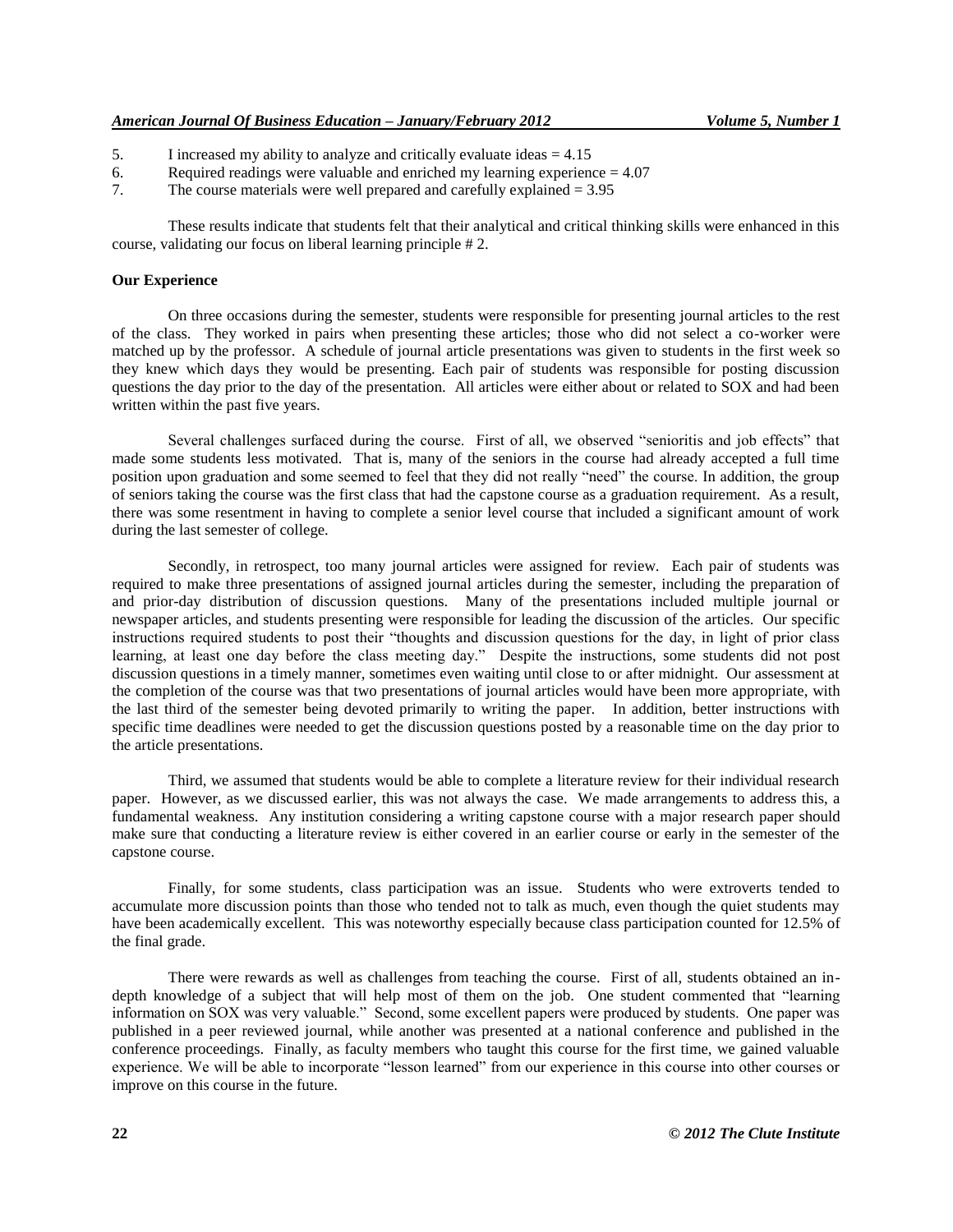## **SUMMARY AND CONCLUSIONS**

Implementing a capstone course is a challenging and evolving process of making trial-and-error adjustments. It is also a time-consuming endeavor. We wrote this paper with four objectives in mind: 1) to share our experiences in designing and teaching a writing intensive accounting capstone course with a major topic focus, 2) to illustrate how the course accomplished the specified learning goals and to discuss issues and challenges that arose during the course, 3) to share our list of selected readings and grading rubric, and 4) to identify the challenges and rewards of creating a capstone writing course.

The overall quality of the research papers and information obtained from the grading rubrics and student teaching evaluations are evidence that most students felt that they benefited and/or will benefit from the experience. Anyone considering developing a capstone writing course at the undergraduate level should be aware that most accounting students have little or no experience in the process of writing a *research* paper from selection of a topic to a final draft of the paper. At the same time, we found that with proper preparation and guidance, most students embraced the opportunity to learn about a timely and controversial topic by reading and presenting research papers and to improve their writing skills by preparing a quality research paper.

## **AUTHOR INFORMATION**

**Sunita Ahlawat** is Chair and Associate Professor of Accounting at The College of New Jersey. She is a 2008 Fulbright fellow, and holds a PhD from the Pennsylvania State University and an MBA from the University of Massachusetts. She has published in various journals including *Advances in Accounting Behavioral Research, Auditing: A Journal of Practice & Theory, Critical Perspectives on Accounting, International Journal of Technology Management, Journal of American Academy of Business, Journal of Behavioral Decision Making, Socio-Economic Review,* and *The Accounting Educators' Journal.* E-mail: ahlawat@tcnj.edu

**Gerald J. Miller** is an Associate Professor of Accounting at The College of New Jersey. He holds a PhD in Accounting from the University of Kentucky, is a Certified Public Accountant (Illinois) and a Certified Government Financial Manager. Dr. Miller has ten years of experience in Federal government auditing and five years of experience in private sector accounting. He has published in peer reviewed journals such as *The Journal of Government Financial Management, The Accounting Educators' Journal and The Journal of Business and Public Affairs.* E-mail: millerge@tcnj.edu. Corresponding author.

**Abdus Shahid** is a Professor of Accounting at The College of New Jersey. He holds a PhD in Accounting from Fox School of Business at Temple University and an MBA from Kelly School of Business, Indiana University. He has published papers in such journals as *Accounting Enquiries*, *Advances in Managerial Accounting*, *American Business Review*, *Advances in Investment and Portfolio Management*, *Global Perspectives on Accounting Education*, *The Accounting Educators' Journal*, *Journal of Banking Regulation*, and the *Journal of Business and Economic Perspectives*. E-mail: shahid@tcnj.edu

### **REFERENCES**

- 1. AAC&U (2007). College learning for the new global century. A report by Association of American Colleges and Universities.
- 2. AECC (Accounting Education Change Commission). (1990). Objectives of education for accountants: Position Statement No. 1. *Issues in Accounting Education*, *5*(2), 307-312.
- 3. Arya, A., Fellingham, J. C. & Schroeder, D. A. (2003). An academic curriculum proposal. *Issues in Accounting Education 18*(1): 29-35.
- 4. Bean, J. C. (1996). *Engaging Ideas*, Jossey-Bass Inc., San Francisco, CA.
- 5. Broadhead, G. J. (1999). Addressing multiple goals for engineering writing: The role of course specific websites. *Language and Learning Across the Disciplines*, *3*(2), 19-43.
- 6. Burke, J., Katz, R., Handy, S. A., & Polimeni R. S. (2008). Research skills: A fundamental asset for accountants, *The CPA Journal*, New York: January 2008.